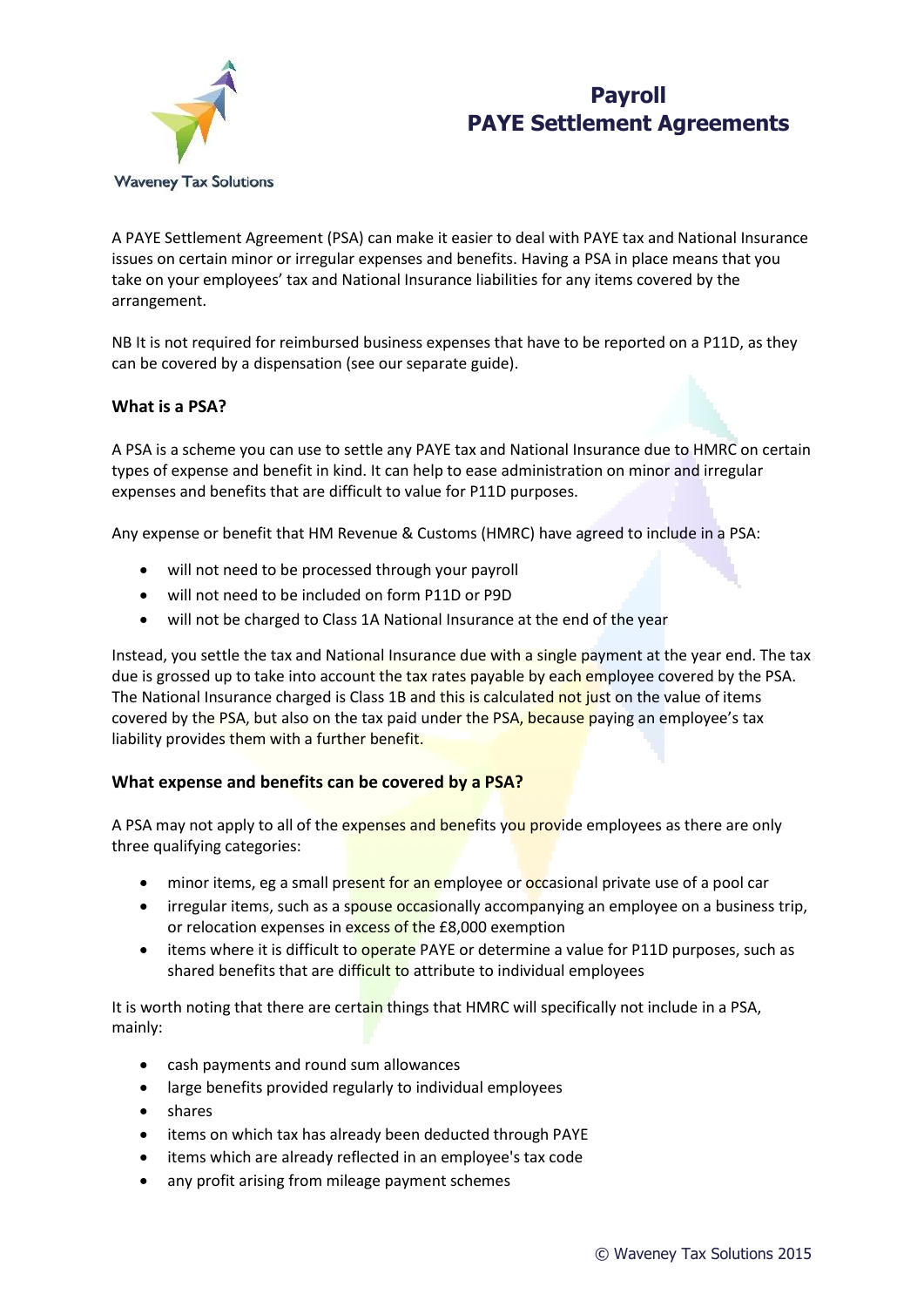

# **Payroll PAYE Settlement Agreements**

# **Applying for a PSA**

There is not an application form for a PSA, instead you must apply in writing to HMRC, setting out the expenses and benefits you wish to be included in the agreement. Once your application has been approved, HMRC will formally authorise the agreement and send you form P626, which sets out the terms of the agreement.

Applications for new PSAs must be sent to:

HM Revenue & Customs Local Compliance Specialist Employer Compliance S0794 PO Box 3900 Glasgow G70 6AA

Although you can apply for a PSA at any time, the date of the agreement does affect the items that can be covered, as follows:

- PSA agreed before start of tax year it applies to no restrictions, all qualifying expenses and benefits will be covered
- PSA agreed during the tax year it applies to it will not cover any items provided prior to the date of the agreement where PAYE has or should have been operated, or any items included in the employee's tax code for the year
- PSA agreed after the tax year it applies to but before  $6<sub>th</sub>$  July it will not cover any items where PAYE has or should have been operated, or items included in the employee's tax code for the year

# **Operating a PSA**

Where you have a PSA in place, after the end of the tax year you should complete form PSA1, which will help you to calculate the total amount of tax and Class 1B National Insurance payable under the agreement. The form will guide you through the four steps of the calculation:

1. Work out the total value of the expenses and benefits included in your PSA - this amount must be inclusive of any VAT.

2. Calculate the tax due on the items covered by the PSA

3. Gross up the tax figure - you will have to take account of whether employees pay tax at the basic or higher rates.

4. Calculate the Class 1B National Insurance due – this is 13.8% of the sum of the total value of expenses and benefits, plus the grossed up tax amount.

Once you have submitted the completed form to HMRC, they will finalise and confirm with you the total tax and NICs payable. They need to be able to agree the amounts due by 19th October, as payment is due on or before 22nd October.

Please note that a separate payslip and payment instructions will be sent to you – payment of a PSA liability is not made to the usual PAYE account.